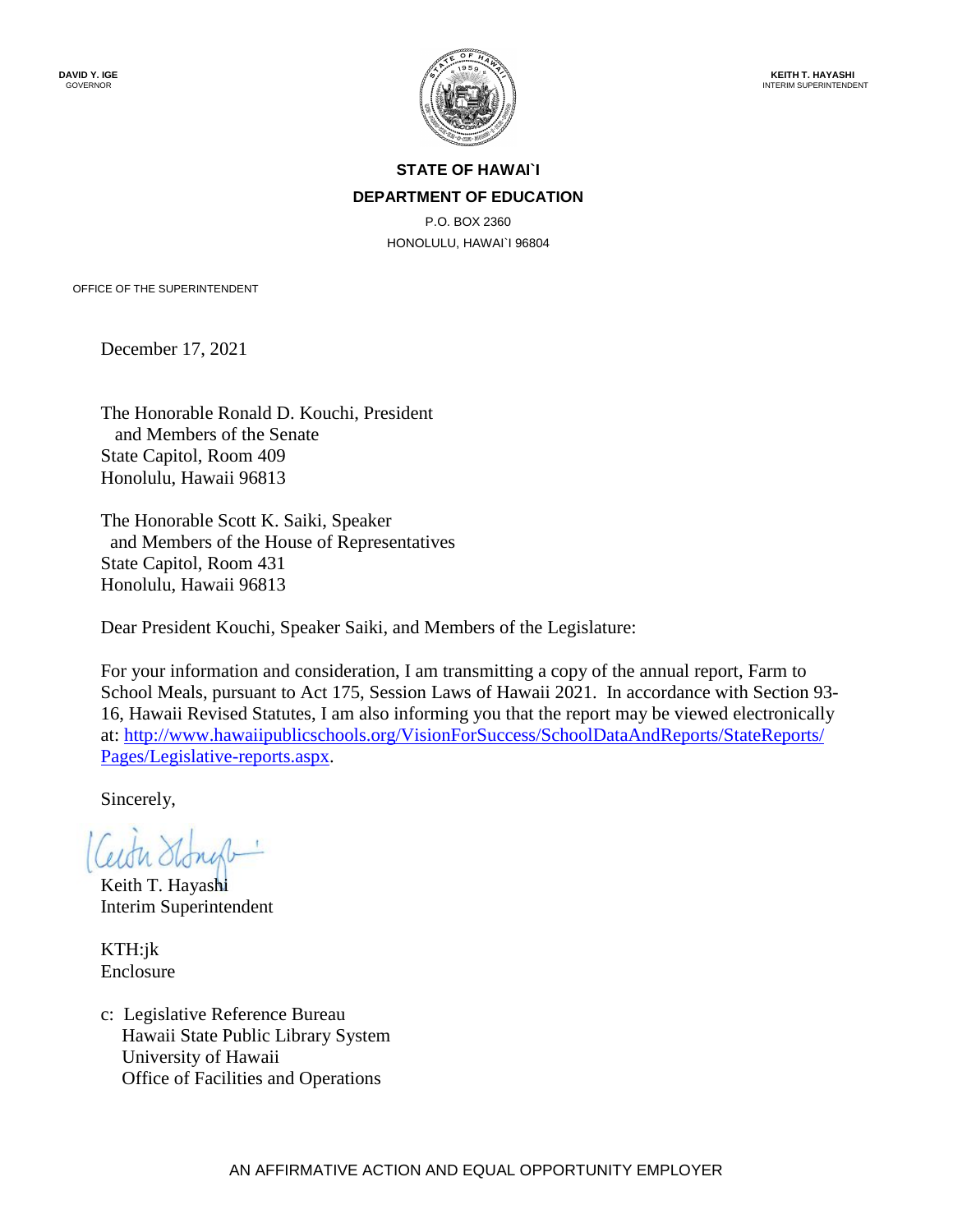

## State of Hawaii Department of Education

# **Annual Report on Farm to School Meals**

December 2021

Act 175, Session Laws of Hawaii 2021, requires the Hawaii State Department of Education to annually report on its progress toward local farm to school meals, sourcing and cost metrics for local food procurement, locally sourced meal composition, and training of cafeteria staff.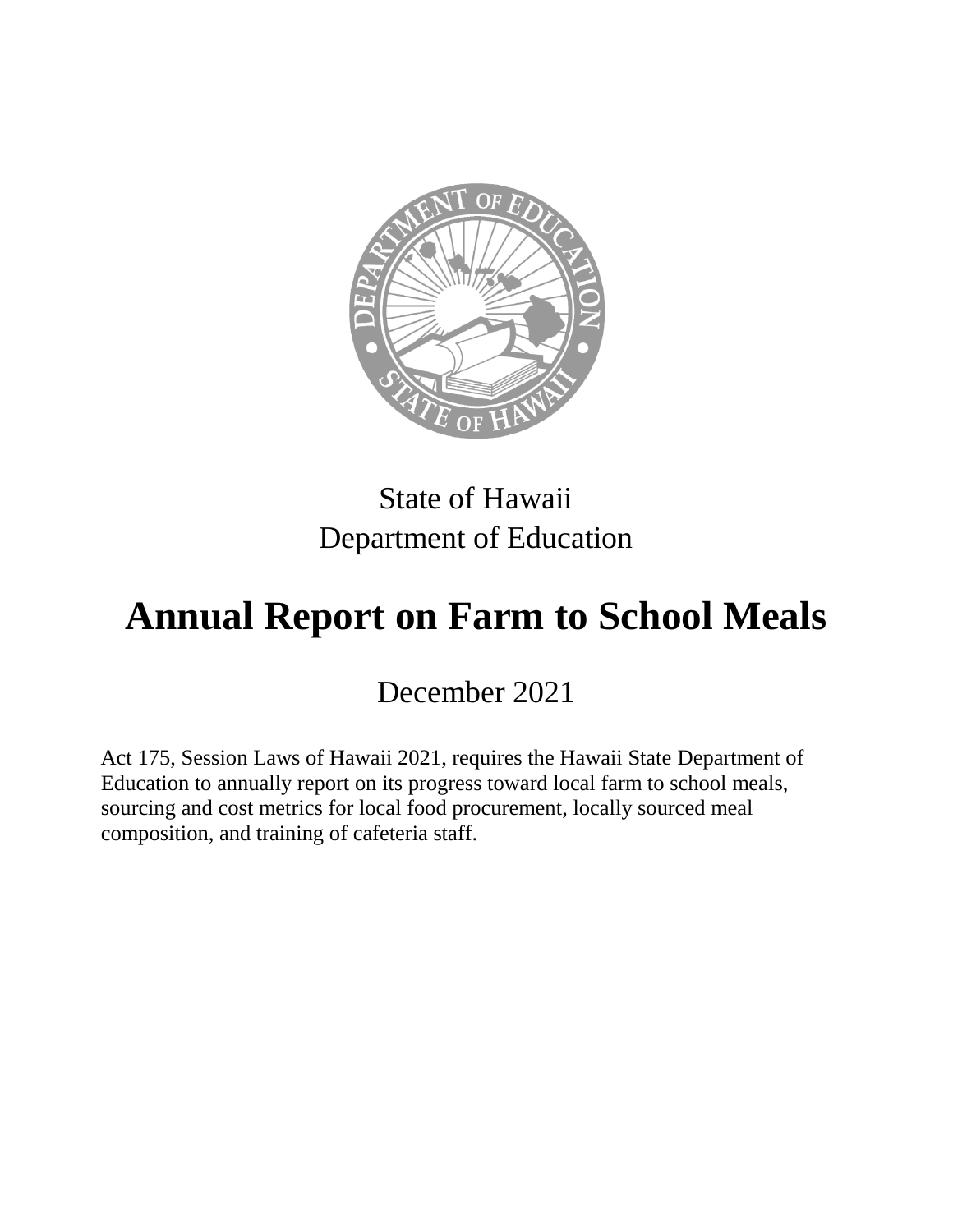#### **Department of Education Farm to School Meals**

#### **Introduction**

The Hawaii State Department of Education (Department) is directed and is committed to working towards providing a minimum of 30% locally sourced foods to Hawaii's public schools. This report outlines the steps that will be necessary for the Department to take to meet the 30% goal. There are two overarching areas of efforts the Department is working on that will enable the School Food Services Branch (SFSB) in the Office of Facilities and Operations (OFO) to provide the necessary data to meet the 30% goal and what is required for this report.

The first area is determining what actions the Department will take to increase procurement of locally sourced products. The second area is developing and building internal systems and controls within both the SFSB and at the school level.

#### **Increasing procurement of locally sourced products**

SFSB will collaborate with key stakeholders such as the Department of Agriculture, the Hawaii Farm Bureau Federation, food hubs, food distributors, and individual farmers to assess the types of available products that are locally grown. From this assessment, SFSB will be able to create and build new menus that incorporate more local products into school meals. Concurrently, SFSB and the Department will assess procurement strategies to most effectively and economically procure items for the new menus being built. The creation of the new menus will be imperative and will be the launching point for the Department to make strides in incorporating more locally sourced products in student meals and increase student consumption.

SFSB will work to develop and conduct training to help cafeteria managers and staff implement the new menus. The training will assist managers with time management and techniques for preparing menu items that may require extensive scratch cooking. Training may also be provided to assist managers with any new processes to procure produce or food products. SFSB will also be creating a standardized list of equipment and will also identify outdated and inefficient equipment that needs to be replaced.

#### **Building internal systems and controls**

The Department's current practice does not allow for easy collection of food service data. The current procurement system disaggregates information among individual schools. SFSB is working on building a system that will establish internal controls and processes that will centralize the food service data, as well as collect key data to better identify outcomes.

A major part of building this system is automating school-level processes. Capturing and automating purchase orders, invoices, inventory, and production records will be key to centralizing data needed for analysis and reporting.

With no funding available, SFSB is currently seeking internal options to fit its needs.

#### **Innovation in Food Service**

OFO and SFSB have been exploring means to create higher volume production from centralized operations. Across the nation, many school districts have centralized facilities that serve many schools. Centralized kitchens improve quality management, increase local use of farm products, and will reduce costs to renovate old facilities. We expect that service levels, consistency, and greater use of local products will improve and allow us to meet the target of 30% by 2030, if not